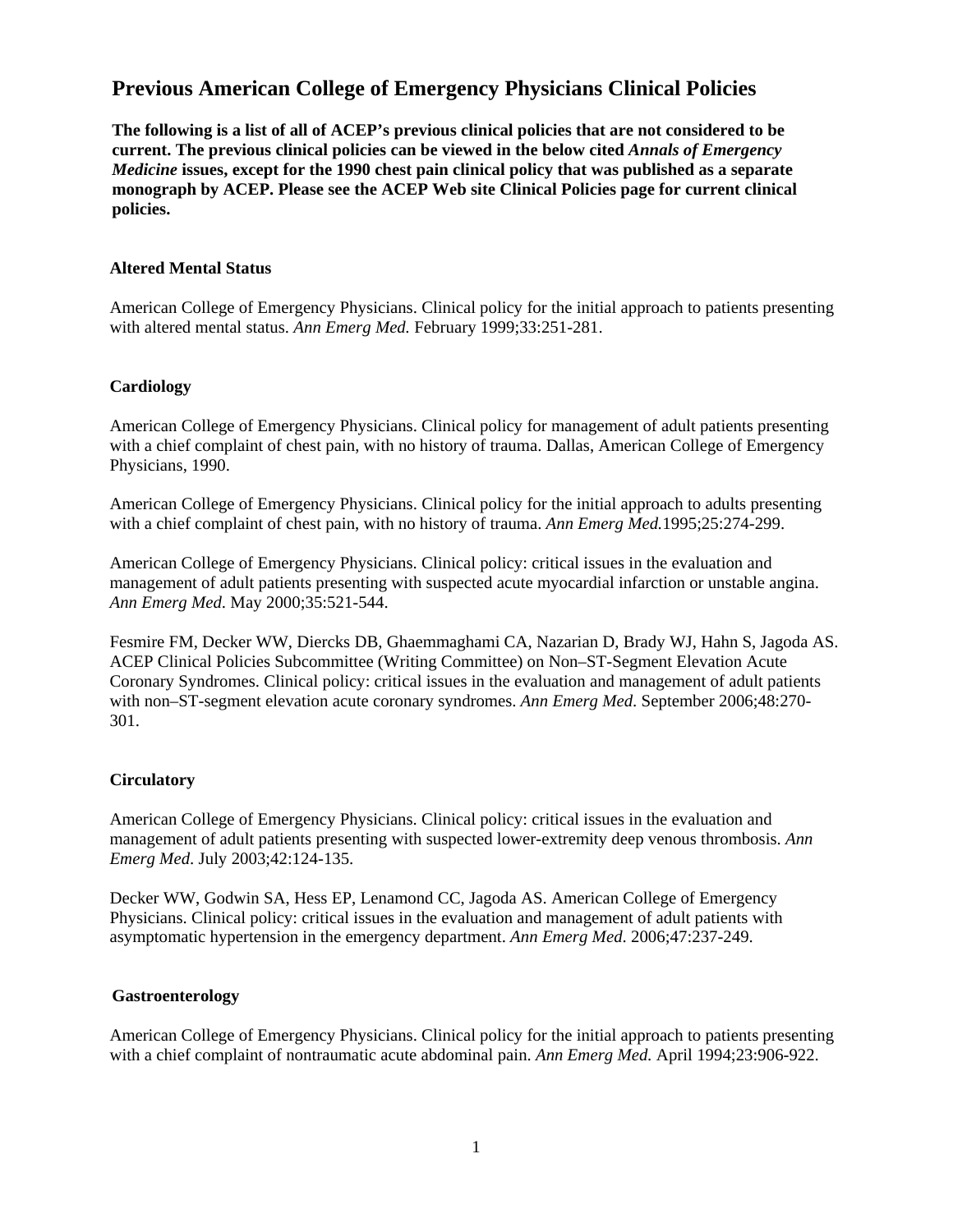American College of Emergency Physicians. Clinical policy: critical issues for the initial evaluation and management of patients presenting with a chief complaint of nontraumatic acute abdominal pain. *Ann Emerg Med*. October 2000;36:406-415.

# **Gynecology**

American College of Emergency Physicians. Clinical policy for the initial approach to patients presenting with a chief complaint of vaginal bleeding. *Ann Emerg Med.* March 1997;29:435-458.

American College of Emergency Physicians. Clinical policy: critical issues in the initial evaluation and management of patients presenting to the emergency department in early pregnancy. *Ann Emerg Med*. January 2003;41:123-133.

### **Neurology**

American College of Emergency Physicians. Clinical policy for the initial approach to patients presenting with a chief complaint of seizure, who are not in status epilepticus. *Ann Emerg Med*. May 1993; 22(5):875-883.

American College of Emergency Physicians. Clinical policy for the initial approach to patients presenting with a chief complaint of seizure who are not in status epilepticus. *Ann Emerg Med.* May 1997;29(5):706- 724.

American College of Emergency Physicians, American Academy of Neurology, American Association of Neurological Surgeons, American Society of Neuroradiology. Practice parameter: neuroimaging in the emergency patient presenting with seizure (summary statement). *Ann Emerg Med*. July 1996;28:114-118.

American College of Emergency Physicians. Clinical policy for the initial approach to adolescents and adults presenting to the emergency department with a chief complaint of headache. *Ann Emerg Med.* June 1996;27:821-844.

American College of Emergency Physicians. Clinical policy: critical issues in the evaluation and management of patients presenting to the emergency department with acute headache. *Ann Emerg Med*. January 2002;39:108-122.

American College of Emergency Physicians. Clinical policy: critical issues in the evaluation and management of patients presenting with syncope. *Ann Emerg Med*. June 2001;37:771-776.

American College of Emergency Physicians. Clinical policy: critical issues in the evaluation and management of adult patients presenting to the emergency department with seizures. *Ann Emerg Med*. May 2004;43:605-625.

Edlow JA, Smith EE, Stead LG, Gronseth G, Messe SR, Jagoda AS, Wears RL, Decker WW. American College of Emergency Physicians and American Academy of Neurology. Clinical policy: use of intravenous tPA for the management of acute ischemic stroke in the emergency department. *Ann Emerg Med*. February 2013;61:225-243.

### **Pediatric**

American College of Emergency Physicians. Clinical policy for the initial approach to children under the age of 2 years presenting with fever. *Ann Emerg Med.* March 1993;22:628-637.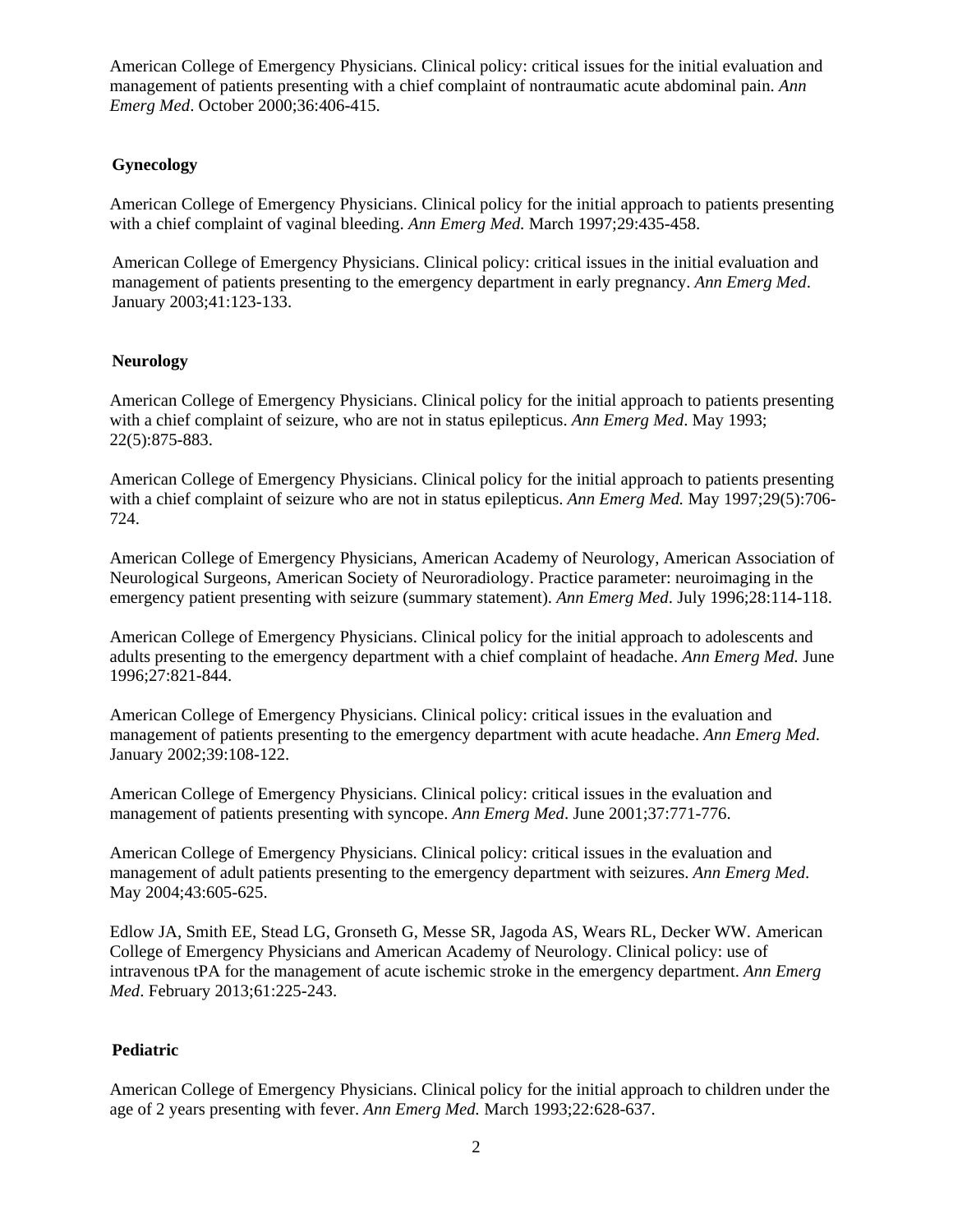American College of Emergency Physicians. Clinical Policy for Children Younger Than Three Years Presenting to the Emergency Department With Fever. *Ann Emerg Med*. October 2003;42:530-545.

# **Pulmonary**

American College of Emergency Physicians. Clinical policy for the management and risk stratification of community-acquired pneumonia in adults in the emergency department. *Ann Emerg Med*. July 2001;38:107-113.

American College of Emergency Physicians. Clinical policy: critical issues in the evaluation and management of adult patients presenting with suspected pulmonary embolism. *Ann Emerg Med*. February 2003;41:257-270.

### **Sedation and Analgesia**

American College of Emergency Physicians. Clinical policy for procedural sedation and analgesia in the ED. *Ann Emerg Med.* May 1998;31:663-677.

Mace SE, Barata IA, Cravero JP, Dalsey WC, Godwin SA, Kennedy RM, Malley KC, Moss RL, Sacchetti AD, Warden CR, Wears RL. EMSC Writing Committee on Pharmacologic Agents Used in Pediatric Sedation and Analgesia in the Emergency Department. Clinical policy: evidence-based approach to pharmacologic agents used in pediatric sedation and analgesia in the emergency department. *Ann Emerg Med*. October 2004;44:342-377.

Godwin SA, Caro DA, Wolf SJ, Jagoda AS, Charles R, Marett BE, Moore J. American College of Emergency Physicians. Clinical policy: procedural sedation and analgesia in the emergency department. *Ann Emerg Med*. February 2005;45:177-196.

Mace SE, Brown LA, Francis L, Godwin SA, Hahn SA, Howard PK, Kennedy RM, Mooney DP, Sacchetti AD, Wears RL, Clark RM. EMSC Panel on Critical Issues in the Sedation of Pediatric Patients in the Emergency Department. Clinical policy: critical issues in the sedation of pediatric patients in the emergency department. *Ann Emerg Med*. April 2008;51:378-399.

### **Toxicology**

American College of Emergency Physicians. Clinical policy for the initial approach to patients presenting with acute toxic ingestion or dermal or inhalation exposure. *Ann Emerg Med.* April 1995;25:570-585.

American College of Emergency Physicians. Clinical policy for the initial approach to patients presenting with acute toxic ingestion or dermal or inhalation exposure. *Ann Emerg Med.* June 1999;33:735-761.

Wolf SJ, Heard K, Sloan EP, Jagoda AS. American College of Emergency Physicians Clinical Policies Subcommittee (Writing Committee) on Acetaminophen Overdose. Clinical policy: critical issues in the management of patients presenting to the emergency department with acetaminophen overdose. *Ann Emerg Med*. September 2007;50:292-313.